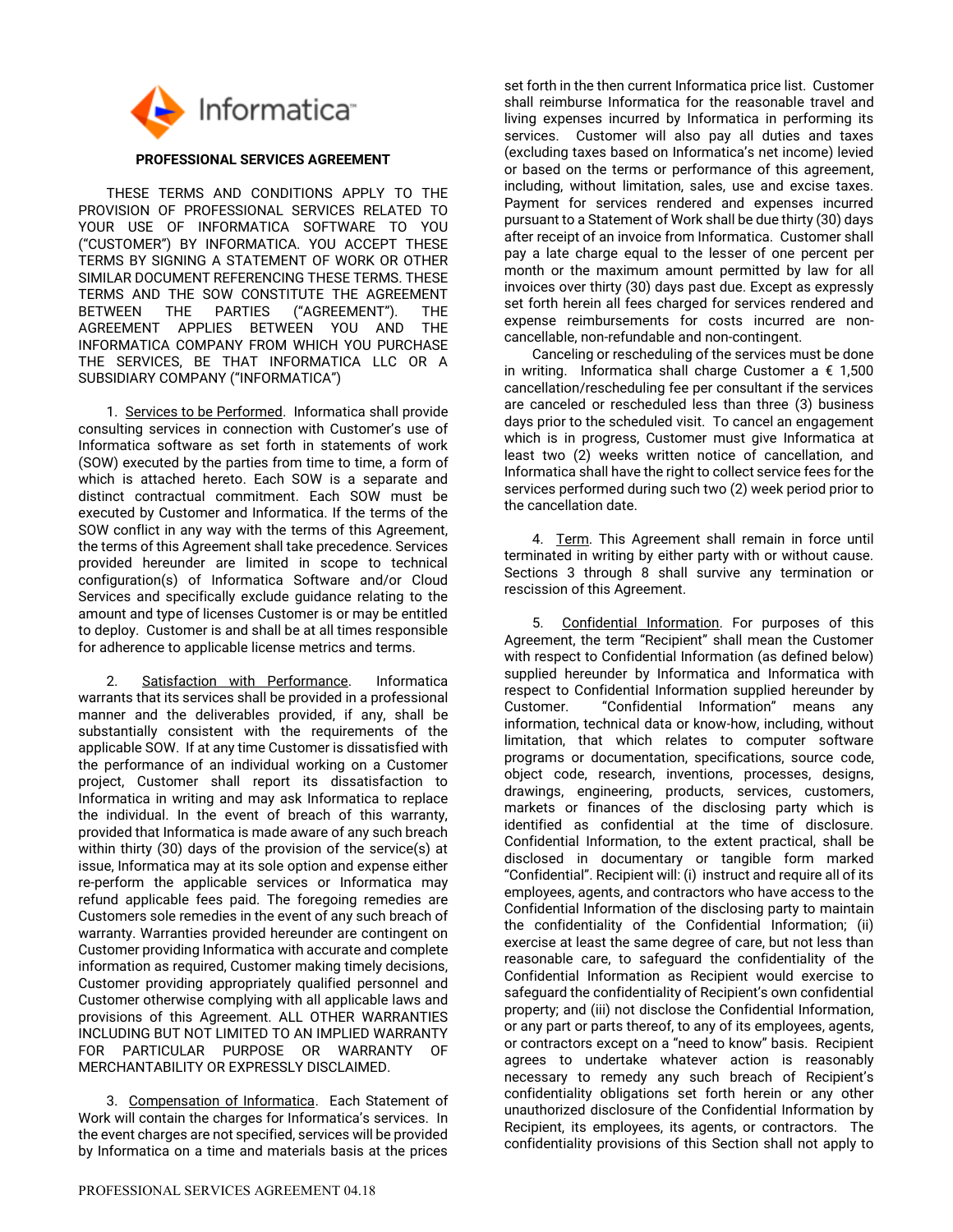any information which (a) Recipient can demonstrate was in its possession before receipt, (b) is or subsequently becomes publicly available without Recipient's breach of any obligation owed the disclosing party, (c) is disclosed to Recipient without restriction on disclosure by a third party who had the right to disclose such information or (d) Recipient can demonstrate was independently developed without reliance on any Confidential Information.

Where the Services includes the processing of personal data by Informatica, the terms of the data processing agreement at https://www.informatica.com/content/dam/informaticacom/global/amer/us/docs/legal/online-data-processingagreement.pdf shall apply to such processing, and are hereby incorporated by reference.

6. Ownership. The parties acknowledge that the material delivered by Informatica hereunder may contain material developed by Informatica under similar terms and conditions for others, and Informatica shall retain all right, title and interest in such material. No right of ownership to any Informatica intellectual property or any derivative thereof is transferred via this Agreement or by any SOW. Notwithstanding, Informatica grants Customer a, nonexclusive, world-wide royalty-free license to use, copy and authorize others to use such material (other than commercially available Informatica products and Informatica training materials) and/or deliverables provided under an SOW for their internal data processing needs only and in a manner consistent with Informatica's then current grant of license rights as is provided in Informatica's standard commercial software license agreement. Nothing contained in this Agreement shall restrain Informatica or its personnel in the use of the techniques and skills of computer operation, system design and programming acquired in the performance of services hereunder, and Informatica retains the unrestricted right to use, copy and authorize others to use any material developed by Informatica hereunder which is generic in nature and not specifically related to a Customer project or which incorporates Customer's Confidential Information.

7. Indemnification.

a) Informatica shall indemnify, defend and hold harmless Customer from any third party claims for any actually incurred loss, cost, damage, expense or liability by reason of bodily injury (including death) or damage to tangible property arising out of Informatica's negligent performance under this Agreement or willful wrongdoing of Informatica, provided that Customer gives Informatica prompt written notice of such claims and full information, reasonable assistance and authority for the defense or settlement of such claims provided that no such settlement shall require payment of settlement funds on the part of Customer.

b) Informatica shall indemnify, defend and hold Customer harmless from any damages or costs actually incurred as a result of a third party claim alleging that the services performed or materials delivered or any portion thereof as furnished under this Agreement infringe any thirdparty rights in a copyright or issued patent or the trade secret rights of any third party, provided that: (i) Informatica is given prompt written notice of any such claim; (ii) Informatica has the right to control and direct the

defense and settlement of such claim provided that no such settlement shall require payment of settlement funds on the part of Customer and (iii) Customer shall reasonably cooperate with Informatica in such defense. Informatica shall have no liability for and shall not indemnify Customer for work developed in accordance with Customer's specific design instructions as provided in an SOW or for a claim arising from use of a deliverable with any third party or other Customer product. In the event of any such third party claim alleging any such infringement, Informatica's sole obligation and Customers sole remedy shall be, at Informatica's sole reasonable discretion that Informatica may alter the deliverable so that it is no longer infringing, may procure for Customer the rights required so that Customer may continue to use the allegedly infringing deliverable or Informatica may terminate the license aforementioned for the allegedly infringing deliverable and refund applicable fees paid for the applicable services. Save as applicable law, these remedies are the exclusive remedies provided to Customer in the event of any claims made under this provision.

8. LIMITATION OF LIABILITY. EXCEPT IN THE CONTEXT OF AN INDEMNIFIED CLAIM UNDER SECTION 7, THE LIABILITY OF INFORMATICA ARISING FROM THE PROVISION OF SERVICES HEREUNDER, HOWEVER CAUSED, AND ON ANY THEORY OF LIABILITY, INCLUDING CONTRACT, STRICT LIABILITY, NEGLIGENCE OR OTHER TORT, SHALL BE LIMITED TO DIRECT DAMAGES NOT TO EXCEED THE AMOUNT OF THE SERVICE FEE PAID TO INFORMATICA FOR THE APPLICABLE SERVICES. IN NO EVENT WILL INFORMATICA BE LIABLE FOR ANY INDIRECT, INCIDENTAL, SPECIAL OR CONSEQUENTIAL DAMAGES, INCLUDING DAMAGES FOR LOSS OF PROFITS, REVENUE, DATA OR DATA USE, EVEN IF ADVISED OF THE POSSIBILITY OF SUCH DAMAGES.

9. Relationship of the Parties. Informatica is engaged by Customer only for the purpose and to the extent set forth in this Agreement, and its relation to Customer shall be that of an independent contractor. Informatica's personnel are not, and shall not be considered employees or agents of Customer for any purpose whatsoever. Informatica shall be responsible for payment of all employment taxes, fees and claims, including workers' compensation and other liabilities related to Informatica's business operations.

10. Placement Fee. If an opportunity arises in which Customer wants to employ an Informatica employee, Customer shall reimburse the Informatica thirty percent (30%) of the applicable employee's base salary.

11. General. This Agreement may not be amended except by a writing signed by an authorized representative of each of the parties. This Agreement may not be transferred by Customer absent Informatica's express written consent. This Agreement shall be governed by the laws of Belgium, without regard to conflict of law provisions. Any suit, action or proceeding concerning this Agreement must be brought before the competent court in Brussels, and each of the parties hereby irrevocably consents to the exclusive jurisdiction of such court (and of the appropriate appellate courts therefrom). This Agreement constitutes the entire agreement between the parties with respect to the